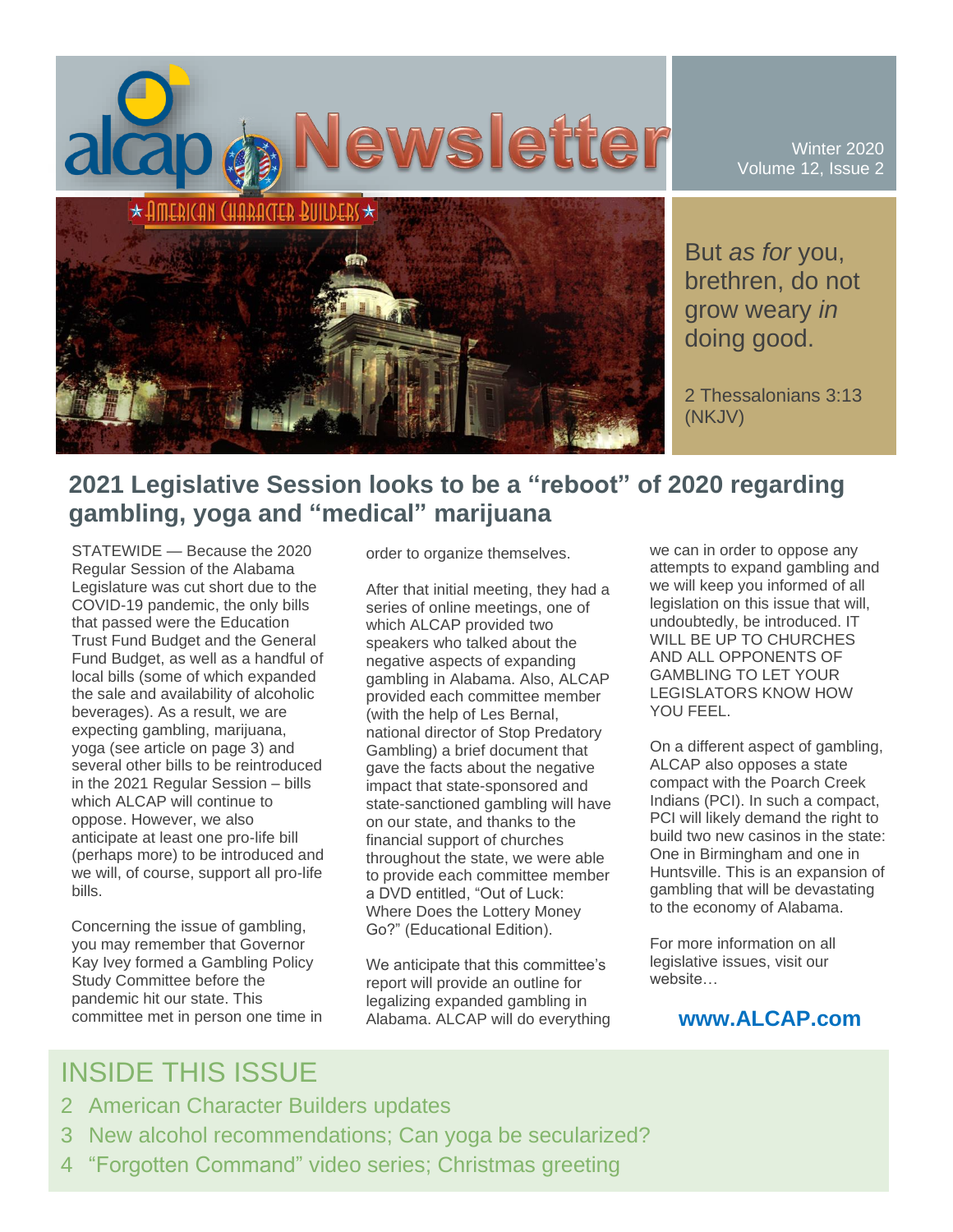## STAFF:

Joe Godfrey, jgodfrey@alcap.com *Executive Director*

Cheryl Corley, ccorley@alcap.com *Administrative Assistant*

## CONTACT US:

2376 Lakeside Drive Birmingham, AL 35244 Phone: 205.985.9062 www.ALCAP.com www.AmericanCharacterBuilders.org

## WHO WE ARE:

The Alabama Citizens Action Program (ALCAP), originally founded in 1937 as the Alabama Temperance Alliance, serves together with local churches as Alabama's "moral compass." This ministry provides an outlet for churches throughout Alabama to fulfill God's command to His followers to be "salt & light" in our culture. (Matthew 5:13-16)

In 2010 ALCAP became a 501c4 organization (non-profit, but NOT tax-deductible) and renamed its school program "American Character Builders," a 501c3 organization (non-profit AND taxdeductible), having its own separate Board of Directors.

Churches are encouraged to support ALCAP while individuals are encouraged to support American Character Builders with their financial contributions and prayers.





# **American Character Builders News**

*Updates on resources provided by American Character Builders*

BIRMINGHAM, AL— American Character Builders resources continue to be available at our website…

#### *www.AmericanCharacterBuilders.org*

We have downloadable materials that address alcohol, tobacco, other drugs, bullying and our newest packet of resources on the opioid crisis (which appears on our homepage). American Character Builders has received grants to update our program on alcohol and, after a delay of several months due to the pandemic, we are currently working with faculty and students at Samford University to produce a short video (or possibly, a series of videos) and improved materials on this subject.

All of our resources are designed for use in public schools, but we also provide Bible studies for use in local churches. Church leaders may want to offer to teach one or more of our programs at local middle and high schools and then offer follow-up programs at

their church for parents, school officials and community leaders. At the church event, biblical principles can be introduced.

This is a great way for churches, schools and local civic and government entities to partner together in addressing the growing alcohol and drug problems that are confronting all demographic groups in our state and nation.

For more information, or to discuss hosting a training opportunity in your church or community, contact Cheryl Corley at **205.985.9062** or by email at *ccorley@alcap.com*.

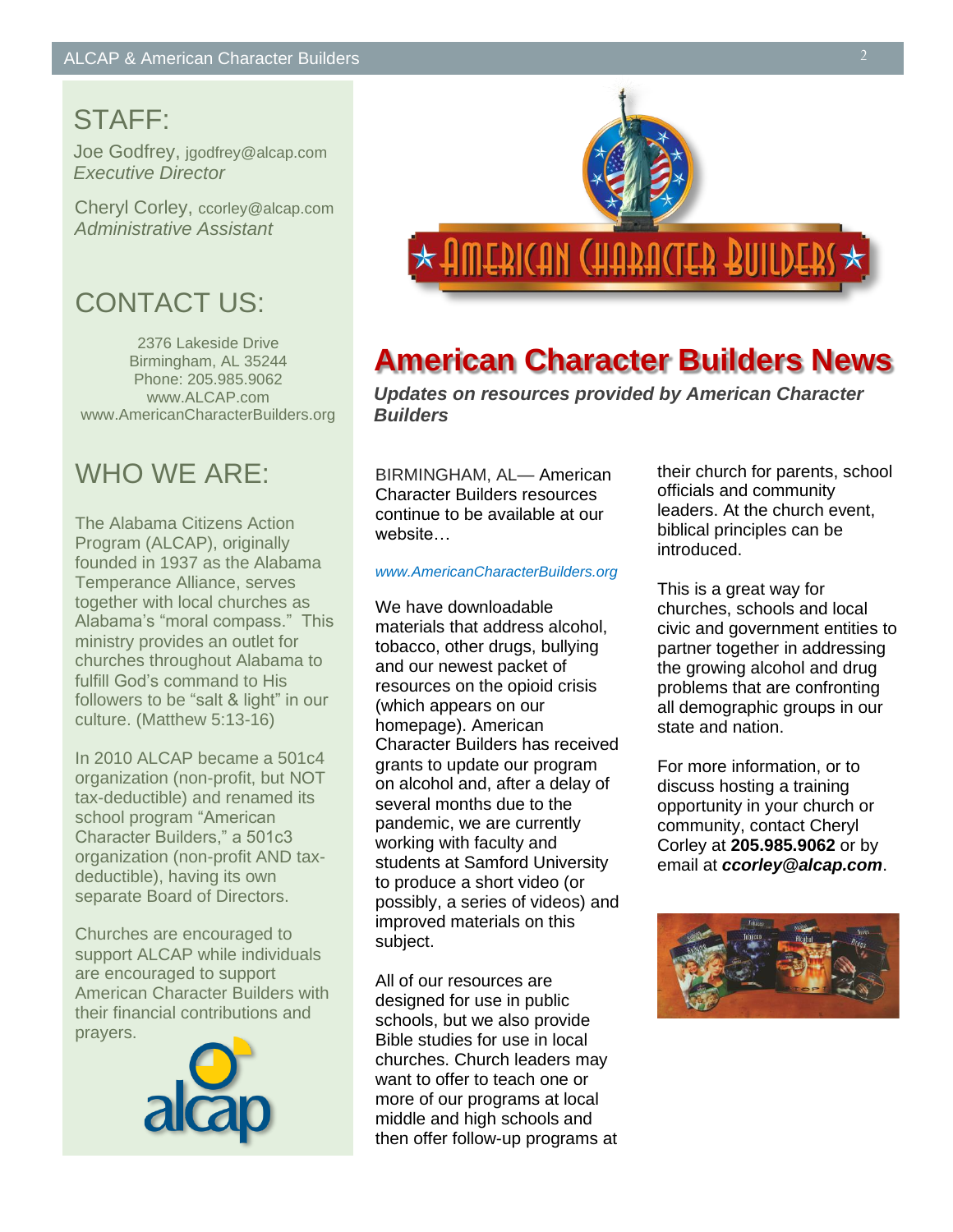## **New Alcohol Recommendations from the CDC**

*The following is copied by permission from an article in the* MICAP/RECAP Newsletter*, published by the Michigan Council on Alcohol Problems (MICAP) and was written by Vernon Smith, PhD, and a member of the MICAP Board*

The biggest news in decades about recommendations for alcohol use came from the CDC in August 2020. In an 835-page report, the CDC indicated that it is making significant changes to its recommendations on alcohol use, and the recommendation is clear: consume less alcohol.

Regarding alcohol consumption, the ["2020-2025 Dietary Guidelines for Americans"] report makes two major changes to previous guidance. Until this year, the Dietary Guidelines recommended no more than "moderate" alcohol intake, defined as no more than one drink per day for women, and two drinks per day for men. The new report will change that recommendation to no more than one drink per day, eliminating the distinction between men and women. Equally significant, the new Guidelines will omit any mention of potential benefits of moderate alcohol consumption. Past reports have alluded to potential benefits. However, recent scientific findings have repeatedly pointed to the role of alcohol in a range of health issues, especially cancer and liver disease, and these risks are now seen as outweighing any small potential protective heart benefits of moderate alcohol use.

### **The evidence suggests there is no "safe limit," and the risk of adverse health effects increases with each drink.**

*For a .PDF of the entire article, visit www.ALCAP.com*

### **Can Yoga Be Secularized?**

*By Clete Hux, Director of Apologetics Resource Center*

Yoga: Physical exercise or religious spirituality? Legal or illegal? Those are some questions that the State Legislature needs to consider with regards to practicing or not practicing yoga in Alabama schools K-12. The Alabama Administrative Code (AAC), Rule 290-040-040-.2 that bans the practice of yoga and meditation in its public school system has been in place for almost three decades. It was for good reason this was passed due to the intrinsic and inseparable relationship of yoga and Hinduism. In addition there is the issue of the establishment clause of religion in the First Amendment.

One thing learned in research into various curricula over the last few decades is how subtly the religious practices including yoga and meditation were introduced. For example, back in 1986, New Age leader and activist, Dick Sutphen, stated, "One of the biggest advantages we have as New Agers is, once the occult, metaphysical and New Age terminology is removed, we have concepts and techniques that are very acceptable to the general public. So we can change the names and demonstrate the power. In so doing, we can open the door to millions who normally would not be receptive."

Such subtleties have been making their way into this issue of education mostly because we don't understand Eastern mystical beliefs and practices, i.e., yoga and meditation. The truth is that it is hard enough for us to understand Eastern mysticism, but even more so when meaning is shifted away from original meaning to a replacement meaning in disguise. The result can be a complete change in a person's worldview.

Knowingly or unknowingly, the proponents of any legislation allowing yoga in public schools are doing the same thing by trying to distance the practice of yoga away from its religious origin, attempting to redefine it with a secular basis, again devoid of its true meaning. The question should be asked, "What gives us the right to do that"? Answering, "because it is so popular that everyone is doing it" is not a legitimate reason nor is "because we want to give it a different meaning." Intent does not change meaning. Even the Hindu American Foundation, which is all for promoting Hinduism and yoga in our country, is upset with pragmatists who try to redefine yoga as merely physical exercise thus covering up its religious heritage and meaning.

The 2020 bill, sponsored by Rep. Jeremy Gray (D-Opelika), to lift the ban on yoga, admitted to the Montgomery Advertiser, "I had to make it where it's more about stretching, breathing and meditation as opposed to embodying the whole concept of yoga." In other words, he had to translate something that is religious by nature into something that is only physical. Notice he used the words stretching and breathing, but he also included meditation which the "in place" rule prohibits because of its Eastern religious connotation and its dissociative nature. Gray, again, affirmed that meditation was included when on February 5, 2020, through his Facebook account, "Fix the man, fix the world." #InsideJob, he posted, "It was a great honor and privilege to talk to the at-risk teenagers at 'Second Chance' this morning about the importance of implementing yoga, mindfulness, meditation, and control breathing into their daily routine."